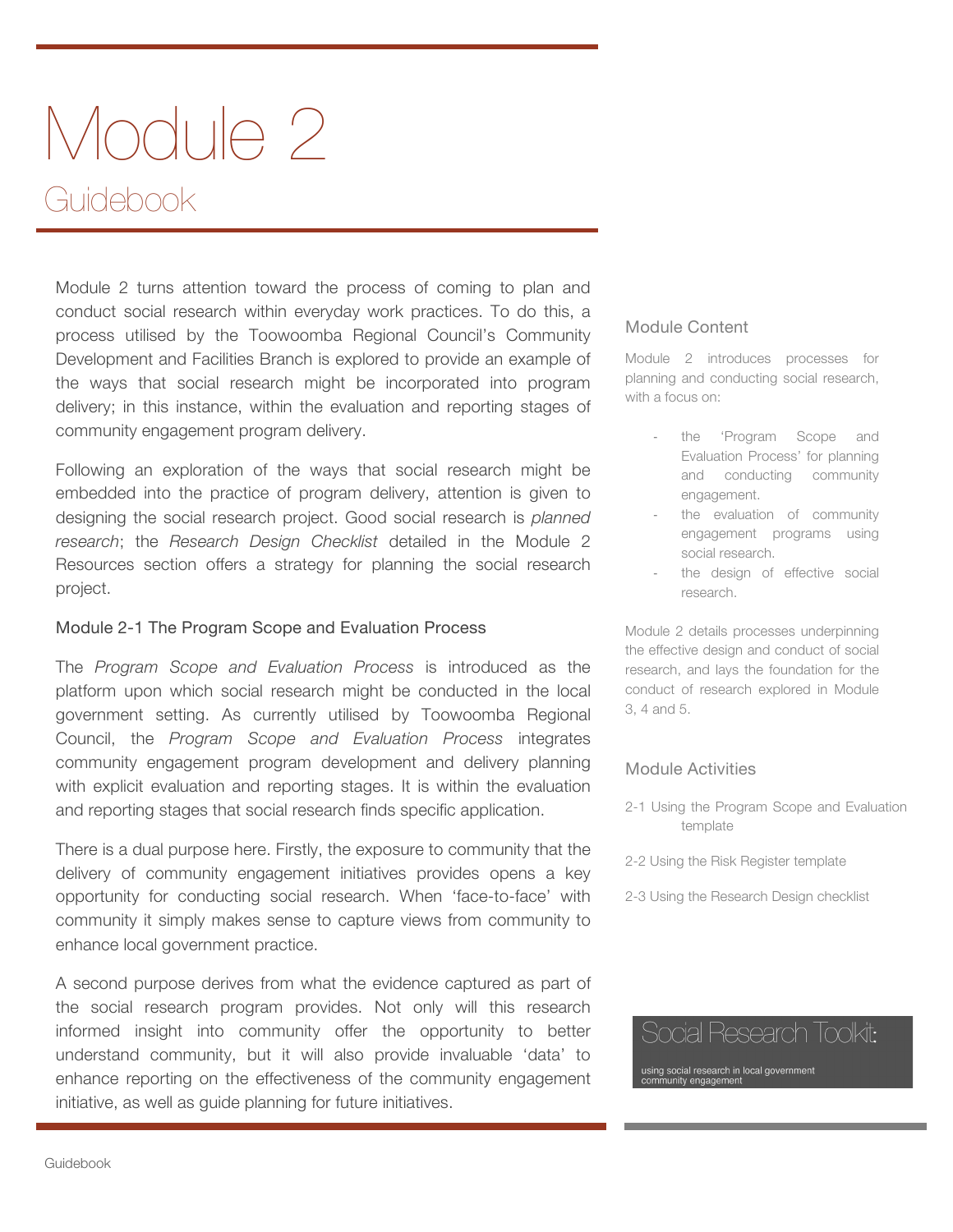In this regard the *Program Scope and Evaluation Process* offers a versatile process for incorporating social research into the planning, delivery and evaluation of community engagement initiatives. When conducted as part of the *Program Scope and Evaluation Process*, social research enables the collation of views directly from community.

The accompanying video guide for using the *Program Scope and Evaluation* template, accessible in the Module 2 Resources section, steps through each component of the process. While the first sections of the template deal with the description of the planned engagement initiative, of particular relevance to the Social Research Toolkit is the description of the *Evaluation and Reporting* stage. It is in evaluating and reporting findings from the *Program Scope and Evaluation Process* that social research finds specific application.

#### Module 2-2 Designing Research

Good research is planned research, and in this section of Module 2, attention is turned toward the design of a social research program to accompany community engagement initiatives. Importantly, the research design process is considered in terms of the *Program Scope and Evaluation process*. It is suggested that a social research program could be incorporated into any community engagement initiative to not only enable a research informed evaluation of the engagement initiative but to also contribute to a growing stock of data about community.

Using engagement initiatives to provide a stock of data on community is an innovative way to build a research informed view of the community. The data derived from each engagement initiative will compound to build a growing and contemporary understanding of community views and sentiment, enabling further, and more refined engagement initiatives to emerge. This data will also become invaluable for reporting back to the local government organisation; for use as the evidence base to justify programs, to tender for further programs and to maintain funding streams.

But again, it is stressed that to remain valid, any data derived from community must be drawn from a well-planned and executed social research program. The *Research Design Checklist* introduced in this Module will accompany the *Program Scope and Evaluation Process Template* and *Risk Register Template* to provide a rigorous means of planning for and reporting on community engagement initiatives and accompanying social research programs.